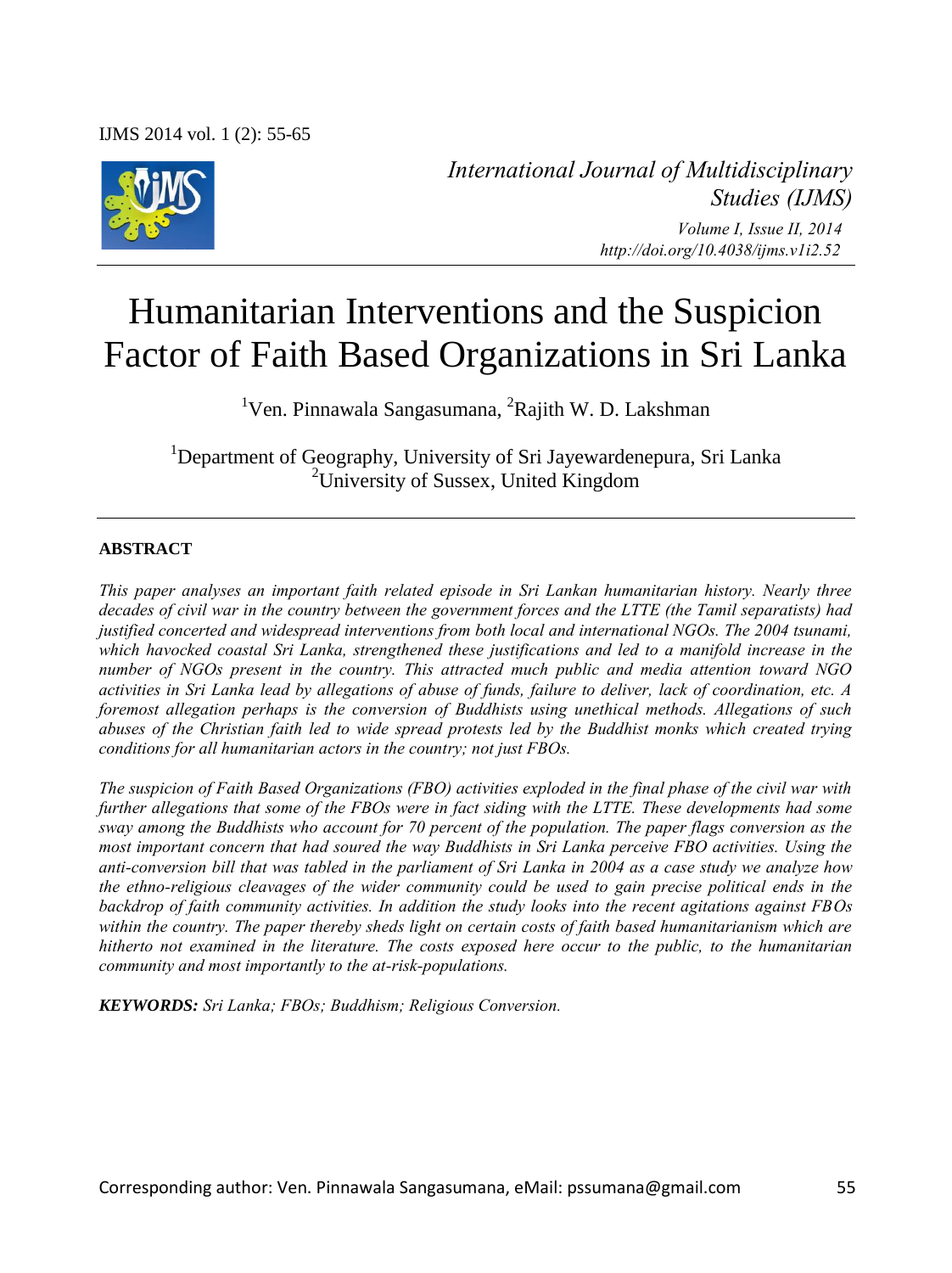### **1.INTRODUCTION**

Faith had catalyzed many conflicts for many centuries in all parts of the world. In the recent history of the Western world 9/11 attack would probably register as, among other things, faith at its destructive best. Since those horrific events a number of academic works had looked at the relations between faith and conflicts. Interestingly the role of faith in peacemaking has been the subject of much of this work (Coward and Smith 2004; Gozdziak 2002; Gozdziak and Shandy 2002; Harpviken and Røislien 2008; Johnston 2003; Little and Appleby 2004). An important tenet of this literature is to do with the nature and effectiveness of Faith Based Organizations (FBOs) in the humanitarian field (Benedetti 2006; De Cordier 2009; Kirmani and Khan 2008). The present work adds to this literature an important case study from Sri Lanka. The choice of this location is timely as the end of nearly thirty years of civil war between the Government of Sri Lanka (GoSL) and the tiger separatists (LTTE) in May 2009 had produced much needed space for humanitarian and development work. NGOs have an indispensable role to play in this recovery, which is why the case study a bill which has profound implications for these organizations, particularly the faith-based ones is worth looking at.

An important argument that is upheld in the literature on FBOs is that they are a more efficient conduit to deliver humanitarian aid to populations that share the same faith. In this regard the literature particularly looks at the activities of Muslim FBOs within Muslim communities (Bano 2009; Benedetti 2006; De Cordier 2009). In Sri Lanka also there are FBOs working in communities that are of the same

faith: Muslim FBOs working in Puttalam, Buddhist FBOs working in war affected 'border villages', etc. However, for reasons that will be elaborated later, the Christian FBOs surpass all others in terms of the numbers, media attention, and the shear size of the pool of funds they command. As the country is predominantly non-Christian (Buddhist 70 percent and Hindu 20 percent) the populations these Christian FBOs work with are in most cases non-Christian. The present paper is unique in the literature because it examines a repercussion/pitfall of FBO activity amid religious others. To put it more specifically, it documents and draws inferences from various implications of Christian FBO activity in Buddhist neighborhoods.

Much has been written on Theravada Buddhism and the conflict in Sri Lanka (Bartholomeusz 2002; de Mel 2007; Deegalle 2006a; Gnanarathana 2009; Grant 2009; Ivan 2006; Tambiah 1992). All of these works point out that religious-nationalism and ethnicnationalism played a key role in the Sri Lankan polity. In contrast, the process of religious conversion and its impact on Sri Lankan society has also been discussed (Sangasumana 2012, 2014) .We illustrate here that anti-conversion protests were/are the mainstay of all episodes of religious revivals in this Buddhist stronghold. The Christian FBOs were suspected of serving as humanitarian cover for missionary activity. It is clear that nationalist elements were quite happy to benefit from various waves religious revivals that dotted the history of the country. In this paper we document the most recent episode of anit-convresion activism as the background which led to the proposing of a bill to the parliament.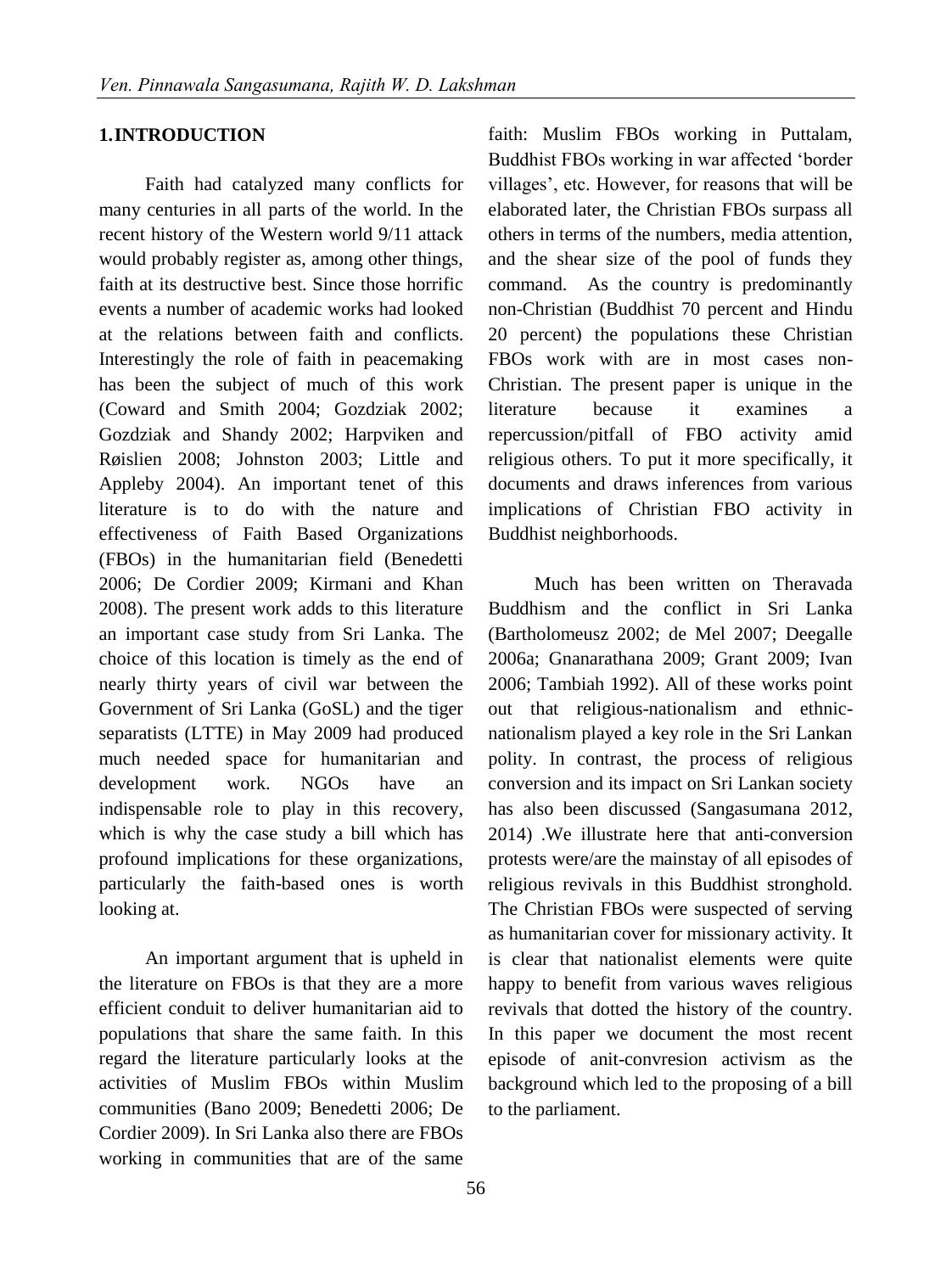The methodology for this research primarily consists of an analysis of relevant literature. Many of the sources, particularly the newspaper articles, but also some books and commission reports, came in the local language Sinhala. The literature review provided the substance for some open interviews with key informants. These interviews were held primarily in Colombo, in the first half of 2010. Perhaps an important methodological issue that needs to be illustrated here is that in Sri Lanka the distinction between secular NGOs and FBOs blurs on the field. It is quite common to read and hear people using the two terms interchangeably. For instance there are pieces cited here that started off with an NGO related title but much of the content is about FBOs.

Some assertions have been made in the literature that development in the non-Western world should also mean that secularizations of societies (De Cordier 2009) but in the case of western FBOs in Sri Lanka this is hard to see.

## **2.HISTORY OF NGOS/FBOS IN SRI LANKA**

The development of the NGO sector in Sri Lanka dates back to late  $19<sup>th</sup>$  Century (Karunanayake 2008). When the country reverted to the open economic principles in 1977 it led to a broad ranging changes primarily in economic but also in social, political, and cultural realms. The way these changes affected the development sector in the country may be summarized by the emergence of a host of NGOs that were able to tap foreign funding about this time. These NGOs were seen as a productive and useful as they were engaged in grass-root level activities in the areas of rural development, poverty alleviation, child and women's rights, environmental conservation, and human rights and democracy (Rupasinghe 2006). The grass root involvement and participatory approaches adopted by the NGO movement may have accounted for their popularity. Though Community Based Organizations and social service organizations were there before the advent of this NGOs; the funding capacity, the organizational structure, and the networking ability of the former was no match for those of the latter. As a result newcomer NGOs were able to penetrate the social services sector while the existing CBO activisms receded into the background (The Interim Report of the Select Committee of Parliament for Investigation of the Operations of Non-Governmental Organizations and Their Impact 2008: 5; hereinafter Interim Report, 2008).

Another reason why these NGOs were able to establish themselves in the country was that all governments that were in power saw their usefulness in taking economic development to the grass roots. Therefore the governments of this time adopted a relaxed attitude towards the establishment and operations of these NGOs. For instant these organizations were allowed to register under numerous Acts of parliament and method (Interim Report, 2008: 11).<sup>1</sup> Also about this time they did not have to clearly declare the activities that they are going to engage in.

 $\overline{\phantom{a}}$ 

<sup>1</sup> Mostly under Voluntary Social Service Organization (Registration and Monitoring) Act No. 31 of 1980, or under the Companies Act No. 17 of 1982. However Interim Report (2008) identifies several other methods and mechanisms popular among the NGOs at that time.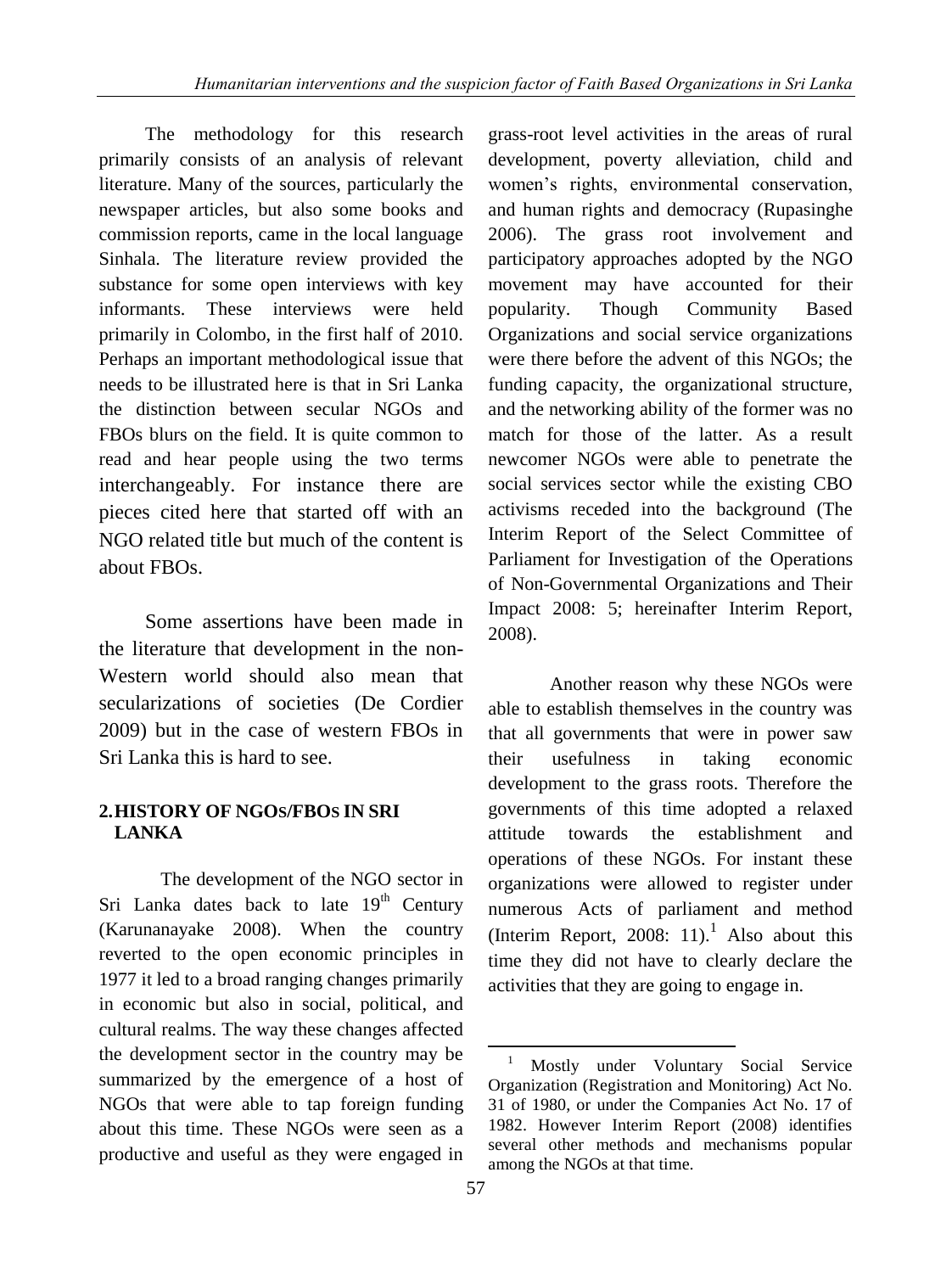The separatist movement which erupted into an armed conflict in 1980s was the pivotal point in the evolution of the NGO movements in the country. Their focus which was until then development related, branched into areas which were more humanitarian. Using the freedom in their operations and the lack of monitoring on the part of the GoSL, the NGOs had evidently ventured into more civic activism related work. This led to breach in the co-habitation between the governments and NGOs (Report of the Presidential Commission of Inquiry in Respect of NGOs Functioning in Sri Lanka, 1991: 52- 58).

With the war intensifying the affected communities increased exponentially. For instance, by 1995 conflict induced displaced persons (IDPs) had numbered over a million (IDMC 2005; UNHCR 2006). This had meant the NGOs had to launch a massive program to provide humanitarian assistance to these at-risk-populations. Under these circumstances humanitarian intervention had emerged an important, if not a key, activity of NGOs. The activities of FBOs were mostly visible in work such as IDP relief, rehabilitation of the war affected villages, conflict resolution, emergency relief, *etc*. For instance, nearly 20 percent of the NGOs active in the country continued to maintain an active presence in war devastated North and the East (Interim Repot, 2008: 14).

With the 2004 tsunami the humanitarian intervention of NGOs increased noticeably. With the tsunami the NGOs which were involved in devolution of power, conflict resolution, peace processes, *etc*. also refocused their attention on humanitarian relief. The tsunami backed inflow of funds led to an unprecedented expansion of NGO number which also meant the expansion of FBO

numbers (ACBC Report, 2009: 31). Thus it is clear that the war and the tsunami were key catalysts in increasing the FBO significance and also their numbers in Sri Lanka. The unintended and catastrophic results of the large sums of post-tsunami money that freely flowed into the country had been documented (Korf 2007; Korf, Habullah, Hollenbach and Klem 2009). In this backdrop a new term "culture of NGOs" has emerged in the vernacular which capitulates primarily negative connotations including inter alia: (1) unregulated nature of these organizations, (2) large funding base that was used to build up physical and human assets of the NGOs, (3) staff payments which exceeded market rates, and (4) their involvement in government policy making that were often described as 'interference'. It is interesting that the proposed Post-Tsunami Operation Management Structure (PTOMS)—a draft agreement between the GoSL and the LTTE to jointly manage the distribution of tsunami aid—was also backed and supported by the NGOs. This NGO activism to resuscitate the increasingly frail peace agreement between the GoSL and LTTE had the longer view of ushering in Federal Solution to the conflict. The leftist Janatha Vimukthi Peramuna (JVP) and nationalist Jathika Hela Urumaya (JHU) were very much against the PTOMS the NGOs who were backing it.

The JVP and JHU liberally used the anti-NGO slogan in their campaign for the 2005 victory of the President Rajapakse. The victory was a pivotal achievement in the mobilization of the of the anti-NGO political forces. The culmination of this mobilization is the 30/08/2005 motion moved by the JVP to set up a select committee to look into the foreign aid receiving NGOs that operate in Sri Lanka. This committee submitted its report in 2008 which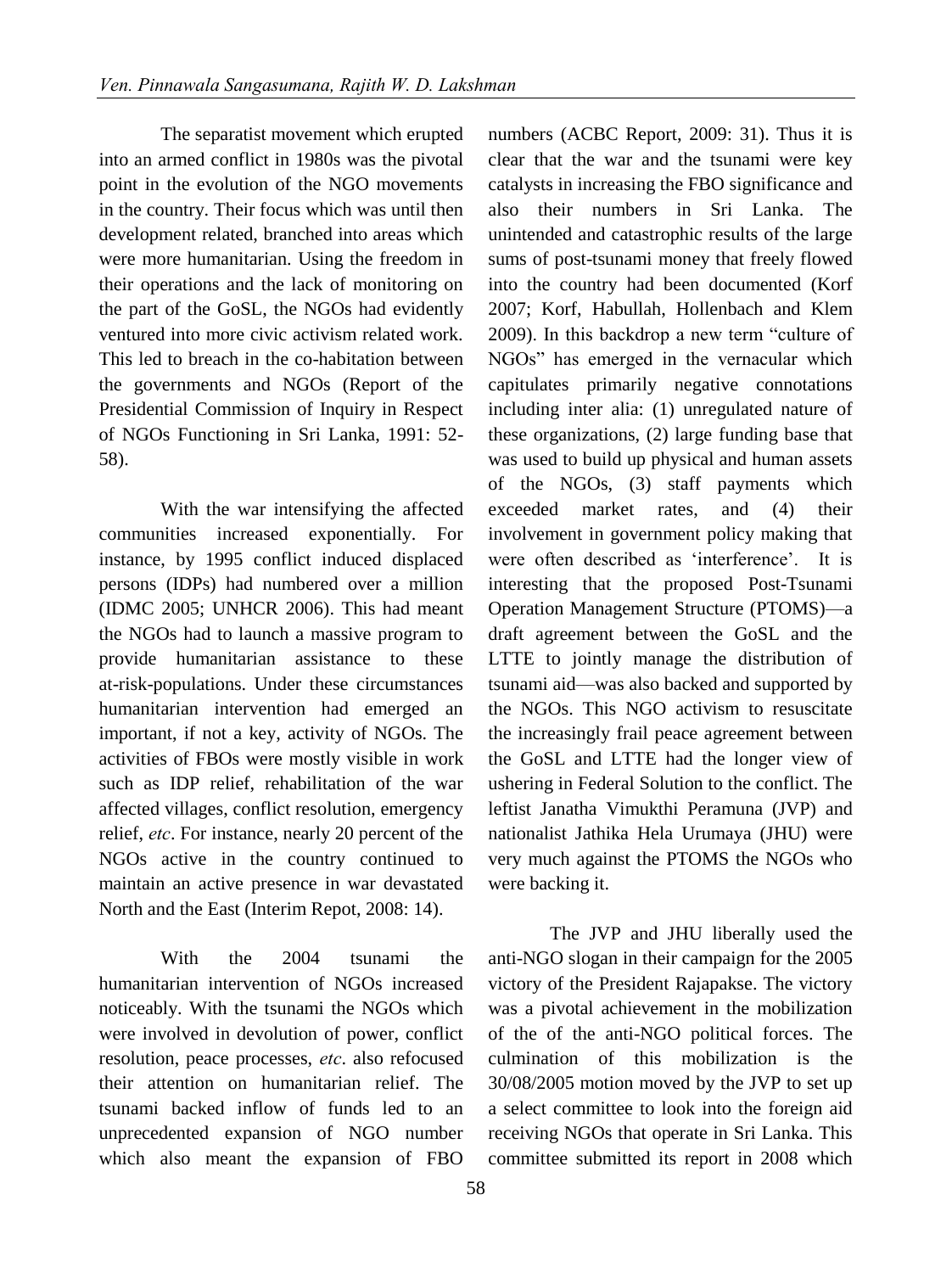listed the major allegations against NGOs which also outlined specific FBO related issues. For instance the Interim Report (2008: 36-39) give names of NGOs and even INGOs which have according to the evidence submitted committee engaged in religious conversions. These anti-NGO slogans increased with the resumption in 2006 of Eelam War IV. The media used the footage of abandoned equipment of the LTTE baring various logos of NGOs as proof that the NGOs supported the LTTE. The government media-both print and electronic-were seen using this material to strengthen the fear psychosis among the majority Sinhala-Buddhist population against the NGOs. A major argument used here was that the NGOs which thus supported the separatist movement have a Christian fundamentalist background (Asian Tribune 17 June 2007, Lankaweb 20 May 2005, Divaina 9 September 2006). The culmination of this process is the submission to parliament of the bill for Prohibition of Forcible Conversion of Religion which is the main case study of this paper. Hereinafter the bill will be identified as the Anti-Conversion Bill (2009).

# **3.RELIGIOUS-NATIONALISM AND THE CONFLICT**

Sri Lanka is one of the few countries with a majority Buddhist population in spite of centuries of colonization, first with the arrival of Portuguese in 1505, then the Dutch in 1658, and finally the British in 1798 who entirely conquered the country in 1815. This has meant that that the modern history of the country is wrought with episodes which posed grave threats to Buddhism at the hands of colonial rulers (De Silva 1965; Malalgoda 1976; Phadnis 1976; Weerarathne 2005). Thus Sri Lankan freedom struggles had in most instances

developed in tandem with Buddhist revivalisms. In this work we argue that activism (sometimes violent) against the conversion of Buddhists was/is a hallmark of these revivals. For example mass agitations against conversions marked all major Buddhist revivals in the modern history including those spearheaded by Ven. Miggettuwatte Gunnanada (1823-1890), Colonel Henry Steel Olcott (1832-1907), Anagarika Dharmapala (1864- 1933), etc. In fact we argue that the strength of anti-conversion movements was a key indicator of the strength of the Buddhist revivals. This string of Buddhist activism laid the foundation for what Bartholomeusz calls "Buddhist secularism".

*For instance, the most recent Sri Lankan constitution grants Buddhism "the foremost place", and at the same time it protects all the religions of the island and guarantees freedom of religion. In this "Buddhist secularism," specifically local concerns, based on religion, are wedded to ideas that link Sri Lanka's present to its colonial past, which has its own secular heritage.* (Barth*olomeusz 2002: 5)* 

The ebb and flow of Buddhist revivals can be seen throughout the modern history of Sri Lanka. The upsurge of Buddhist revivals is clearly linked to the moments in history where Sinhalese nationalism reaches peaks. For example, the Buddhist revival in the 1880s had clear political ambitions of ridding the country of British colonial rulers (Tambiah 1992: 5). The flip side of this argument is that if the latter threat gives way to political freedom the Buddhist revival would recede bringing in the ebb tide we referred to above. For example the 1951 the Report of the Buddha Sasana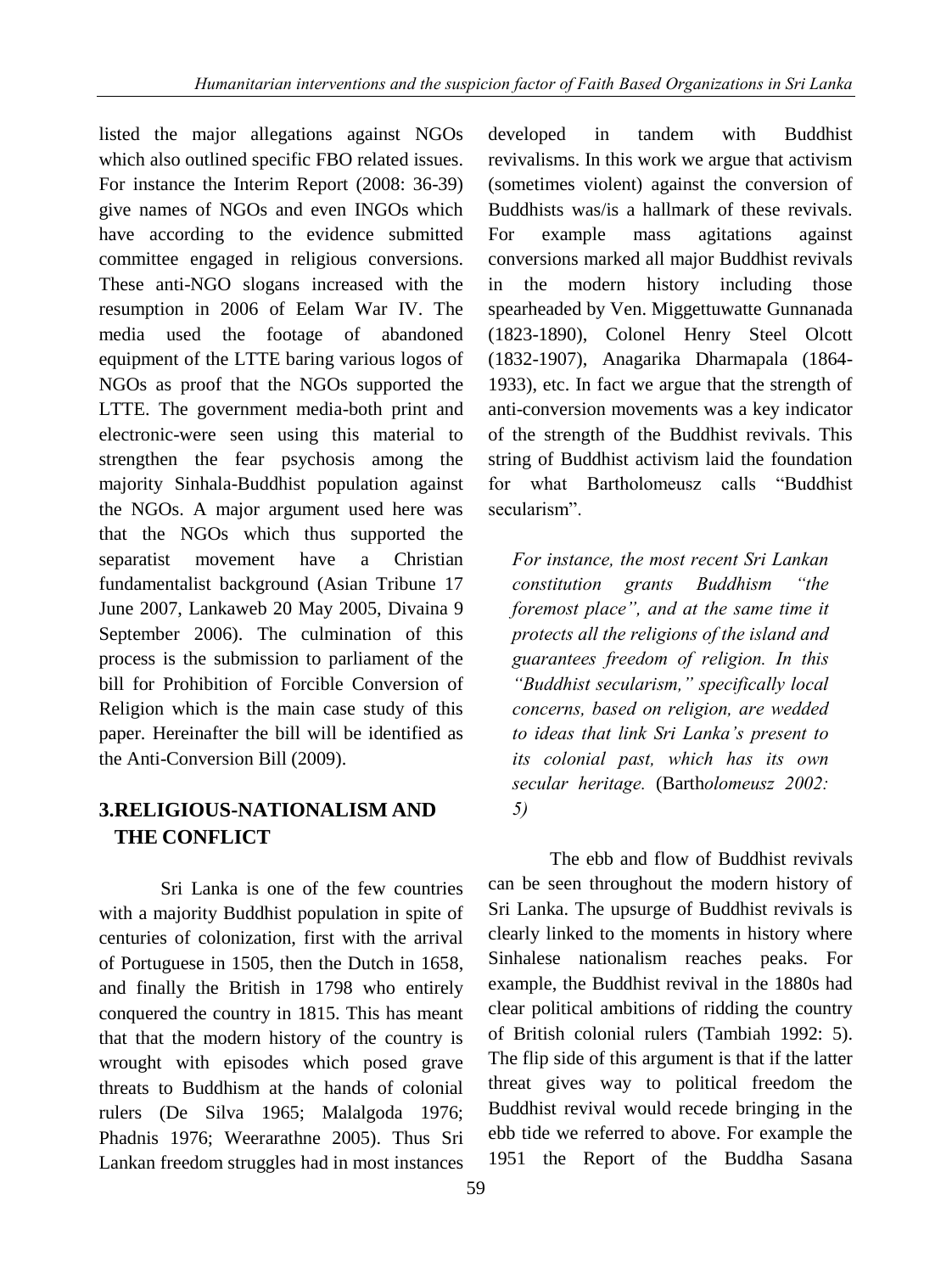Commission which came at the heal of independence from British rulers in 1948 reported no threats to Buddhism from forceful conversions. We contend here that missing evidence of fear of conversion in this report is an indication of the lack of Buddhist revivalist fervor after independence. Similarly other peaks of Buddhist revivals can also be linked to various socio-political reasons as contended by (Jayewardene 1979). This is an important argument for this paper which purports to look into the most recent peak in Sri Lanka Buddhist revivalism though the lens of preceding sociopolitical events.

The most recent Buddhist revival is also, like the previous episodes, strongly immersed in a specific socio-political backdrop which is again characterized by an awakening of Sinhala nationalism—this time in response to the prolonged armed conflict in the country. This nationalism cannot be missed in all politically significant events during this period such as the boycotting of and court action against the PTOMS agreement (De Mel, 2007: 239), ushering in of Rajapakse regime in 2005, pushing the government for military action after the LTTE closed the Mavillaru sluice in 2006, the government's response to the reaction of the international community against the war, *etc*. It is interesting how the said the nationalist fervor feeds and is fed by Buddhist revivalist movements. If the present day solidarity in the anti-converstion movement is anything to go by this time too the revival is at a peak. However its manifestation on the field is completely different to previous episodes.

The salient features of the current Buddhist revival importantly outline how it is different to previous episodes referred to above. We identify six such features: (1) a sharp and poignant reaction to the conversion movement of the Christian fundamentalist, (2) the conviction that the separatist movement is supported by the various FBOs, (3) most of the NGOs operating in the country have links with the Christian fundamentalist movements, (4) setting up of Buddhist FBOs which targeted to counter the work of culprit FBOs, (5) civic activism focusing primarily anti-conversion work, and (6) recourse to legal action and setting up of commissions to look primarily in allegations of unethical conversions.

All of these features are linked with Buddhist politics, which underwent drastic change with Buddhist monks launching a political party called *Jathika Hela Urumaya* (JHU) in February 2004. This had taken the influence of Sangha in Buhddist Sri Lanka to a new level (Frydenlund 2005: 3). The advent of the JHU is directly linked with the anticonversion movement (de Mel 2007; Deegalle 2006b). "Indeed, the 'Anti-Conversion Bill' was perhaps the most important issue for the Jathika Hela Urumaya (JHU) monks elected to parliament in April 2004, and one that also brought them to power" (Frydenlund 2005: 9). In addition to the gradual intensification of the anti-conversion movement a single event that pushed the JHU to be formed is the death of Gangodawila Soma thera in St. Petersburg, Russia:

*Following the sudden and controversial demise of the monk, sections of the Buddhist clergy alleged that the Thera was murdered in a Christian business interest conspiracy, and whipped up the Sinhala Buddhist sentiment that also paved the way for the formation of a new political party, the Jathika Hela Urumaya (JHU), in which Buddhist*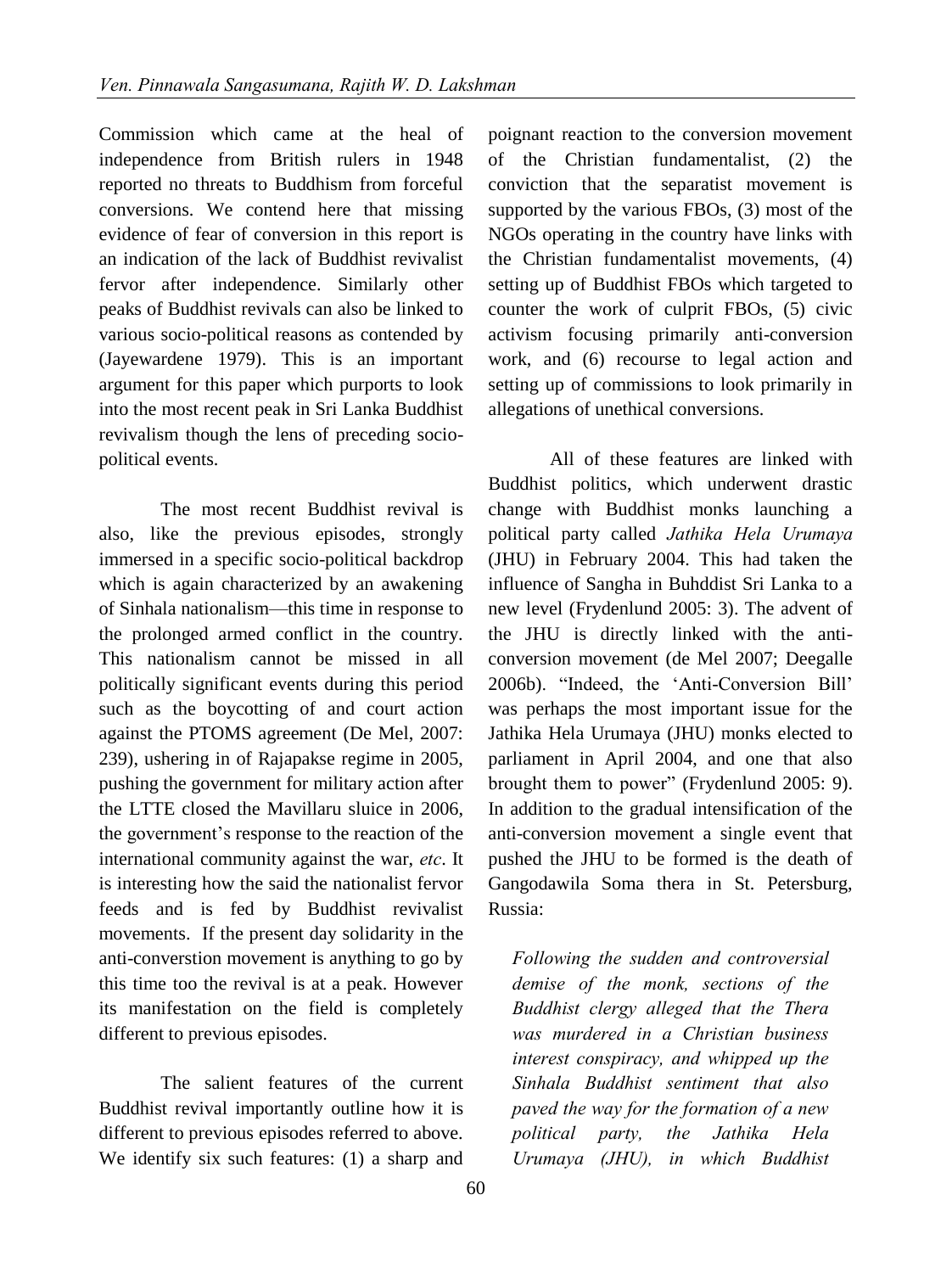# *monks have a significant membership.*(de Mel 2007: 34)

In the next section of the paper we establish how these features of the contemporary Buddhist revival make strong impressions among the majority Buddhists (and others) ushering in an unprecedented fear psychosis in its amid leading up to the anti conversion bill of 2009.

## **4.FOREWORD TO THE BIOGRAPHY OF THE BILL: ANTI-CONVERSION FORCES IN CONTEMPORARY SRI LANKA**

This subsection looks at various indicators of the thinking of the contemporary Sri Lankan society regarding conversions. As documentary evidence of this we use published reports of two commissions of inquiry and various reports that were taken from local print media. The two reports were taken from Presidential Commission on Buddha Sasana 2002, and All Ceylon Buddhist Congress Commission of Unethical Conversion of Buddhists into other Religions 2009. Hereinafter, these will be identified as Presidential Commission (2002) and Buddhist Congress Report (2009) respectively.

The ninth chapter of the Presidential Commission (2002) is about conversion. It outlines the historical background of conversion as a long standing problem in Sri Lanka and then goes on to examine the current situation with regard to the phenomenon. The report outlines that 110 NGOs have registered as companies and engaged in unethical conversions (p.124 and Annex 9.3). The report further accuses that these NGOs have created a space of these conversions while or in the guise of intervening in various humanitarian conditions characterized by abject poverty,

unemployment, marginalization, and physical and mental disability. In support of this the report compiles verbal submissions, and documentary submissions totaling 443. Interestingly the documentary evidence also includes articles, correspondences, advertisements, and leaflets issued/written by Christian Evangelical organization operating in Sri Lanka.<sup>2</sup> The report also documents reported conversion events in various locations in Sri Lanka. Based on these findings the Presidential Commission (2002) proposes 131 recommendations out of which 30 are related to conversions. One of these recommendations is important for this paper: "Unethical and provocative propagation of and conversion of religions should be prohibited by an act of parliament. These should also be made punishable in the penal code." (Author translation of recommendation No. 12.83 in p.180).

The commission appointed by the All Ceylon Buddhist Congress on 11/06/2006 was exclusively mandated to report on unethical conversion of Sri Lankan Buddhists into other religions. The resulting Buddhist Congress Report (2009) is therefore pivotal to the discussion here. The report had entertained 348 submissions which had fed twenty chapters of conversion practices of FBOs in Sri Lanka. In fact the report refers exclusively to practices of Christian fundamentalist organizations. As the report in its totality is concentrating on the conversion issue it had documented even the subtle techniques used by the errant FBOs. When it comes to the recommendations, again this document is more detailed than the previous document. For instance this more

l

<sup>2</sup> There are also some evidence of Islamic influence on Buddhist temples and their property.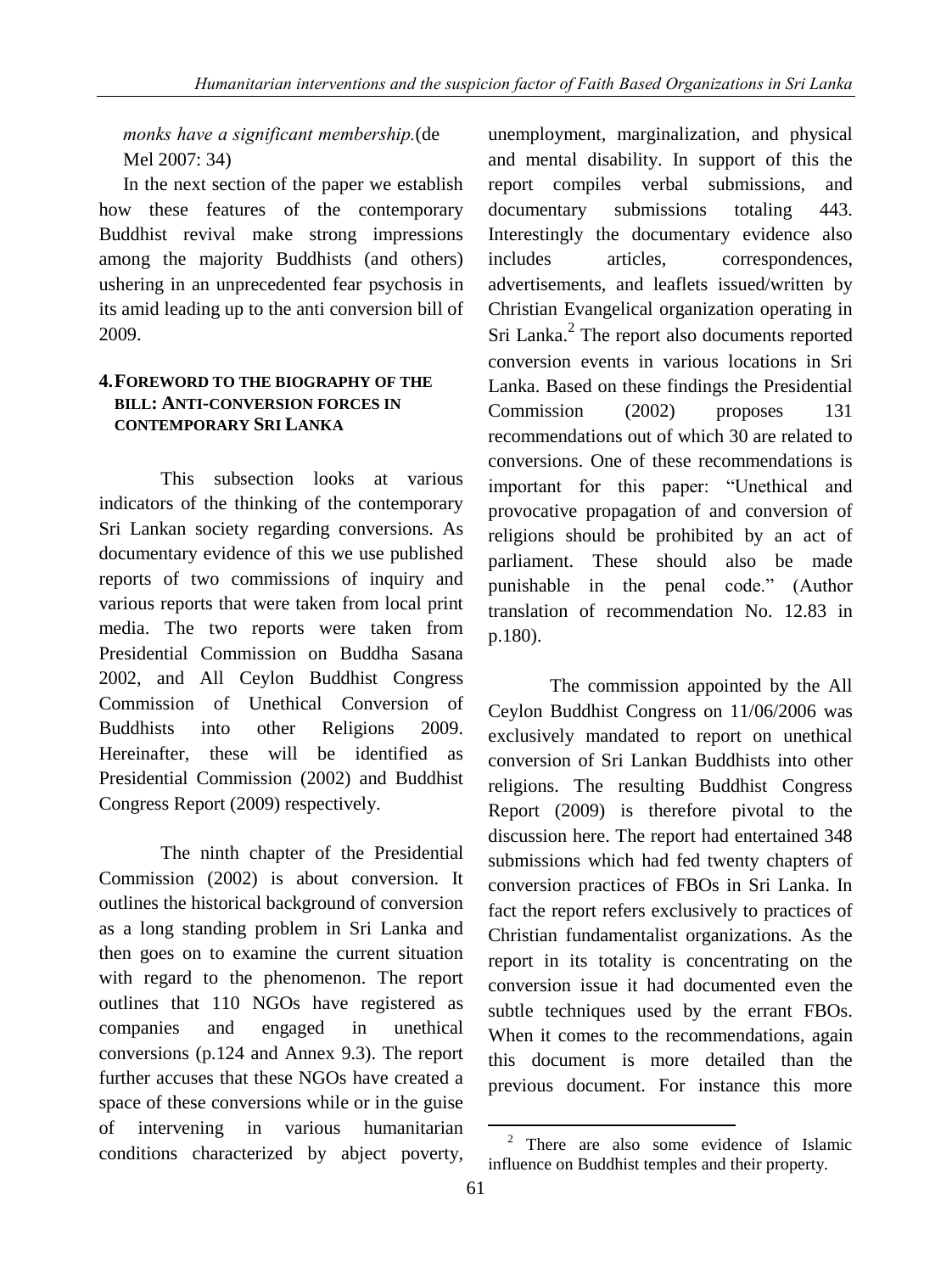recent document proposes 131 recommendations covering measured to prevent unethical conversions as well as to ameliorate the negative impacts thereof on Buddha Sasana. Amid these proposals we have identified measure that has direct restraining implications on FBOs: (1) after a preliminary investigation ban all FBOs who are involved in unethical conversions  $(20.1)$ ,  $(2)$  to force the FBOs to agree to an affidavit promising not to engage in unethical conversions (20.2), (3) if found guilty of unethical conversions cancel the VISA of such FBO official (20.8D), (4) local and international NGOs should declare the foreign funding that they get and the channels must be formalized and open to government scrutiny (20.8F).

It is important that we look at some of the ideas that circulate among the public on this regard too. This is useful to establish how deeply rooted this issue is in the Sri Lankan society as a whole, not just Buddhists. Pannaseeha (1993), a chief Sanghanayake: ―The practice of unethical conversions of Buddhists must be stopped immediately. For that we need to bring in a parliament act and implement that act immediately." Other prominent Buddhist scholars and activists have also made declarations raising the need to protect the Buddha Sasana from conversion (Dhammananda 2001; Gnanarathana 2009; Wimalarathana 1990). It is interesting that representatives of other religious communities in Sri Lanka have also raised worries over the increasing trend of unethical religious conversions. We refer following two statements of Swamipullei and T. maheshwaran;

*Christians, Anglicans, and Catholics have for a long time co-existed in Sri Lanka for a long time. However, internationally*  *funded NGOs are undertaking well funded conversions of Buddhists, Catholics, and Hindus. This practice is threatening to disrupt inter-religious harmony in the country*. (Swamipullei (2004) Arch Bishop, Trincomalee and Batticaloa).

*Commercialized faith movements are threatening the existence of not only the Buddhists but also the Hindus.* 

(T Maheshwaran, Minister of Hindu Religious Affairs)

Apart from these opinions against conversion emanating from all religious communities in Sri Lanka the topic has caught much currency amid general populations (Jayasinghe 2006; Rajakarunanayake 2007; Waduge 2008; Warnakulasooriya 2006).

 The evidence so far—two reports, and the various references to newspaper articles from religious leaders and public figures established how deep rooted the issue of unethical conversion is in the Sri Lanka society. The evidence is very convincing that the negative image of FBOs/NGOs created by unethical conversions is a quite a complex and a serious social problem and that the humanitarian community should treat it that way. It is worrying that the situation promises to create trying conditions even for FBOs with a genuine concern for humanitarian work in Sri Lanka.

#### **5.THE BILL: A (SHORT-LIVED?) BIOGRAPHY**

The anti-conversion sentiment that overflowed following the death of Gangodawila Soma *thera*, was the key ingredient in Omalpe Sobhitha *thera's* hunger strike (3/1/2004)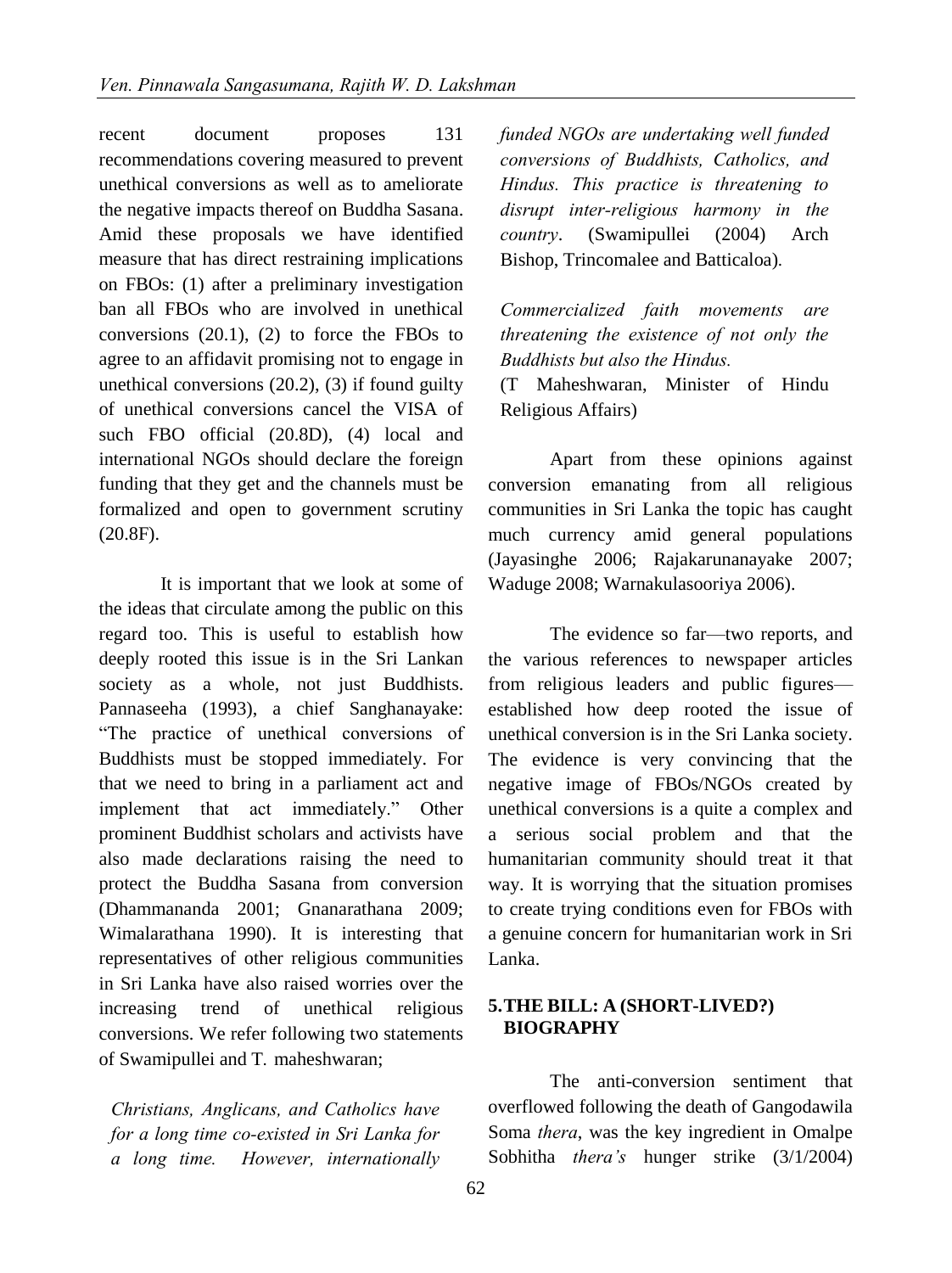demanding that the government formulate a Parliament act against religious conversion. This triggered a response from the Ministry of Religious Affairs which appointed a committee of 31 Buddhist monks to look into the matter. A bill (proposed legislation) was thus made available to the minister on 6/2/2004. In addition the newly elected JHU MPs decided to bring another private member's bill addressing similar issues (Karunanayake 2008). Both these bills capitulate similar ideas in relations to the issue of unethical conversion.

When Omalpe Sobhita *thera* published the bill entitled Prohibition of Forcible Conversion of Religion (Private Member's Bill) in the Gazette, Part II of 28 May 2004– Supplement (Issued on 31 May 2004) there are several responses both in favor and against it (The Dhamma Times 2004). When the bill was gazetted there were 21 petitions challenging the constitutionality of the bill. The Supreme Court rejected all of them, but ruled that the bill was constitutional subject to revisions. It is interesting that in their judgment the Supreme Court unambiguously and sternly stated that a key characteristic of the offence of 'persuasion' in this context is the offering of attractive benefits. After the revision of the draft bill it was forwarded to the parliament on the 6/1/2009. However, the rest of the process leading to tabling, debating and voting of the bill has still not happened. At the time of writing this process can best be described as stalled. It is important to highlight that the arguments and conclusions upheld in this paper is not sensitive to the final outcome of this process.

#### **6.CONCLUSION**

Faith based humanitarianism has socially recognized practice that has proved to be productive and useful. As a concept also it has gained some mileage. In the context of relief, rehabilitation, and reconstruction, the faith approach has provided a more amenable platform to reach the beneficiaries in certain context. The benefits outlined here mostly materialize when the faith concerned is synchronized across the dispenser and the beneficiary of humanitarian aid. The present paper discusses the outcome of a situation where FBOs are operating with communities of religious-others. The key finding here that such operations demand careful examination and understanding of the said community, without which final outcome would become sour.

The various waves of Buddhist revivals, with anti-conversion slogans as their main characteristic, dot the modern history of Sri Lanka. It was noted here that all of the anticonversion movements are enmeshed within strong awakening of nationalist sentiments. If follows that these movements are guided by the demands of the socio-political needs of the moment. The link between the two is so strong that the paper goes on to argue that the nature and success of anti-conversion movements depend on the political need of the time. The anti-conversion activism in Sri Lanka has invigorated with the 2004 tsunami within the backdrop of a long standing war. The movement against the LTTE separatists was married with the movement against anticonversion in a strong way when the both processes were politicized in the current context. In this context the anti-FBO sentiments in the society ran deeper and reached a level not seen in the recent history. We contend that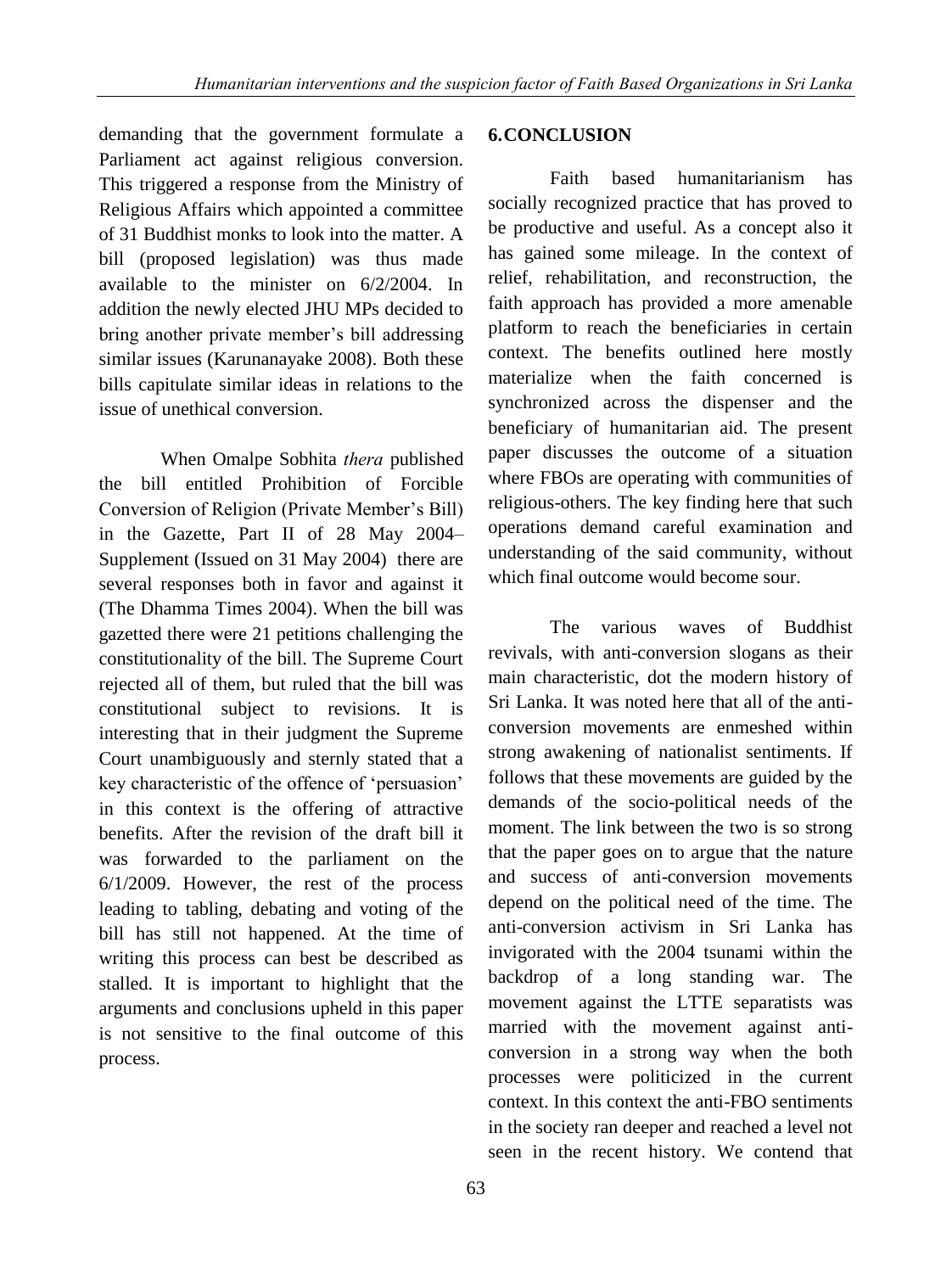these conditions indeed contributed to build the political strength needed to vanquish the LTTE. The above conditions have created a situation that is quite uncomfortable for the FBOs to operate. The situation is not all that rosy for the secular NGOs. This is unfortunate because the FBOs indeed have a role to play in rebuilding particularly the war devastated north. Within already established anti-FBO atmosphere if conversions of Hindus were to take place in the North under the guise of humanitarian activities the back lash would most likely be prompt and even violent.

## **REFERENCE**

- BANO, M. (2009). Co-Production: Do Faith-Based Organisations Offer a Potential?. NGPA Working Paper 41.
- BARTHOLOMEUSZ, T. (2002). In Defense of Dharma: Just-War Ideology in Buddhist Sri Lanka. Routledge, New York.
- BENEDETTI, C. (2006). Islamic and Christian Inspired Relief NGOs: Between Tactical Collaboration and Strategic Diffidence? *Journal of International Development*. 18. pp.849-859.
- COWARD, H. G. AND G. S. SMITH (2004) *Religion and Peacebuilding*. State University of New York Press.
- DE CORDIER, B. (2009). Faith-Based Aid, Globalisation and the Humanitarian Frontline: An Analysis of Western-Based Muslim Aid Organisations. *Disasters*. 33(4). pp.608-628.
- DE MEL, N. (2007). *Militarizing Sri Lanka*: Popular Culture, Memory and Narrative in the Armed Conflict. Sage Publications, New Delhi.
- DE SILVA, K. M. (1965). Social Policy and Missionary Organizations in Ceylon 1840 – 1855. The Royal Commonwealth Society, Longmans.
- DEEGALLE, M. (ed) (2006a). Buddhism, Conflict and Violence in Modern Sri Lanka.

Routledge Critical Studies in Buddhism. New York, Routledge.

- DEEGALLE, M. (2006b). JHU Politics for Peace and a Righteous State. in M. Deegalle (eds)' Buddhism, Conflict and Violence in Modern Sri Lanka. Routledge, New York.
- $DHAMMANANDA, M. (2001)$ . ආගම්මාරුව [Religious Conversion]. Seewalee Printers (Sinhala Book), Matale.
- FRYDENLUND, I. (2005). The Sangha and Its Relation to the Peace Process in Sri Lanka. International Peace Research Institute*, Oslo (PRIO)*.
- GNANARATHANA, M. (2009). Buddhist Monks, Religion and Politics in Sri Lanka. Conference Volume, Buddhist Approach to Political conflict and Peace Development, The International Buddhist Conference. pp.102-107.
- GOZDZIAK, E. (2002). Spiritual Emergency Room: The Role of Spirituality and Religion in the Resettlement of Kosovar Albanians. *Journal of Refugee Studies*. 15(2). pp.136.
- $GOZDZIAK$ , E. and D. Shandy  $(2002)$ . Editorial Introduction: Religion and Spirituality in Forced Migration. *Journal of Refugee Studies*. 15(2). pp.129.
- GRANT, P. (2009). Buddhism and Ethnic Conflict in Sri Lanka. State University of New York Press, Albany.
- HARPVIKEN, K. and H. Røislien (2008). Faithful Brokers? Potentials and Pitfalls of Religion in Peacemaking. *Conflict Resolution Quarterly*. 25(3). pp.351-373.
- IDMC (2005). Internal Displacement. Global Overview of Trends and Developments. Last Access: 30/05/201[0.http://www.internal](http://www.internal-displacement.org/)[displacement.org/](http://www.internal-displacement.org/)
- IVAN, V. (2006). පන්සලේ විප්ලවය [the Revolution of the Temple]. Ravaya Publishers, Colombo.
- JAYASINGHE, S. (2006). NGOs and Sri Lanka: Weighing the Pros and Cons. The Leader 27th September**:** 6.
- JAYEWARDENE, K. (1979). Bhikkus in Revolt, Part 2: Revival, Revolt and Race. Lanka Guardian 15th June**:** 13.